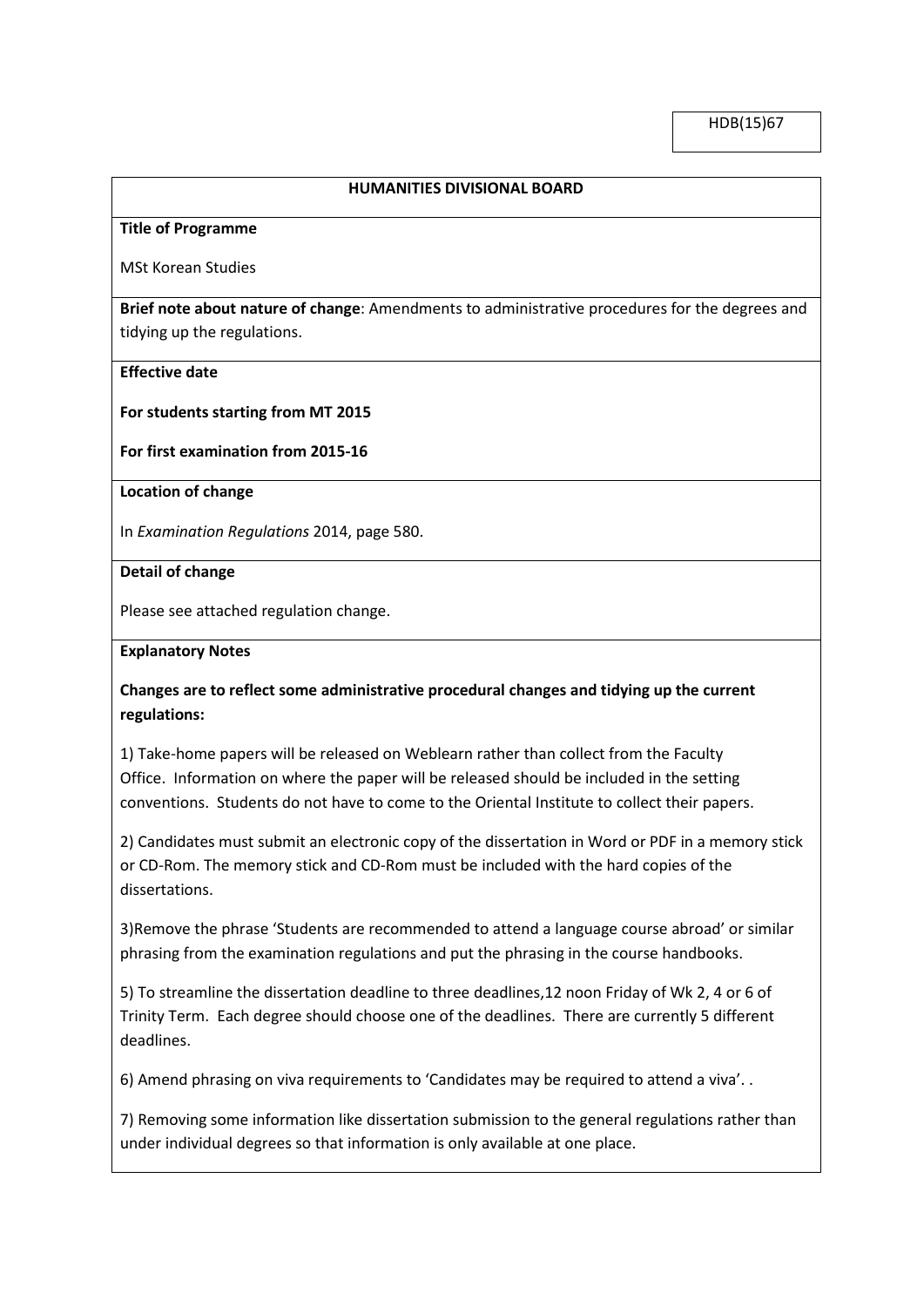# MSt Korean Studies

- 1. Before admission to the course, candidates must satisfy the Board of the Faculty of Oriental Studies that they possess the necessary qualification to profit by the course. Candidates must have a knowledge of Korean at least up to the standard of a first degree.
- 2. Every candidate must follow for at least three terms a course of instruction in Korean Studies.
- 3. *Syllabus* There will be four Units:

Unit (i) Set texts.

Unit (ii) *Either* Korean Language *or* Classical Chinese *or* Modern Japanese Candidates who already possess a sufficient knowledge of Modern Korean will be required to choose Classical Chinese or Modern Japanese.

Unit (iii) Bibliography and techniques of Koreanology.

The examination will take the form of exercises to be set after examinations for Units (i) and (ii) have taken place. Each candidate will be assigned one or more exercises set on a topic directly relating to the course of instruction he or she has followed, and will be required to submit a written answer to the Chair of Examiners by a date which the Chair will announce at the conclusion of the written papers, but which shall, in any case, be not sooner than two days and not later than seven days from the date of the examination. The work submitted to the Chair of Examiners must be in typewritten form. Two copies must be submitted, securely sealed and addressed. The work must bear the candidate's examination number (but not the candidate's name, which must be concealed). Candidates must include a signed declaration sealed in an envelope addressed to the Chair of Examiners that the work is the candidate's own.

Unit (iv) A dissertation thesis of not more than 15,000 words (excluding bibliography), on a topic selected in consultation with the candidate's supervisor and approved by the Faculty Board. Applications for such approval should be submitted to the Faculty office by Monday of noughth week of Hilary Term.

Two typewritten copies and an electronic copy in PDF format inon a memory stick or CD, of the thesis The dissertation must be submitted sent to the Chair of Examiners, M.St in Korean Studies (Oriental Studies), Examination Schools, High Street, Oxford, not later than 12 noon on Friday of fourth-sixth week of Trinity Full Term.

- 4. Lists of set texts must be submitted to the Faculty office by Friday of seventh week of Michaelmas Term. and will be reported to the Faculty Board's second meeting of Michaelmas Term.
- 5. All work submitted to the Chair of Examiners must be in typewritten form. Two copies must be submitted, securely sealed and addressed. The work must bear the candidate's examination number (but not the candidate's name, which must be